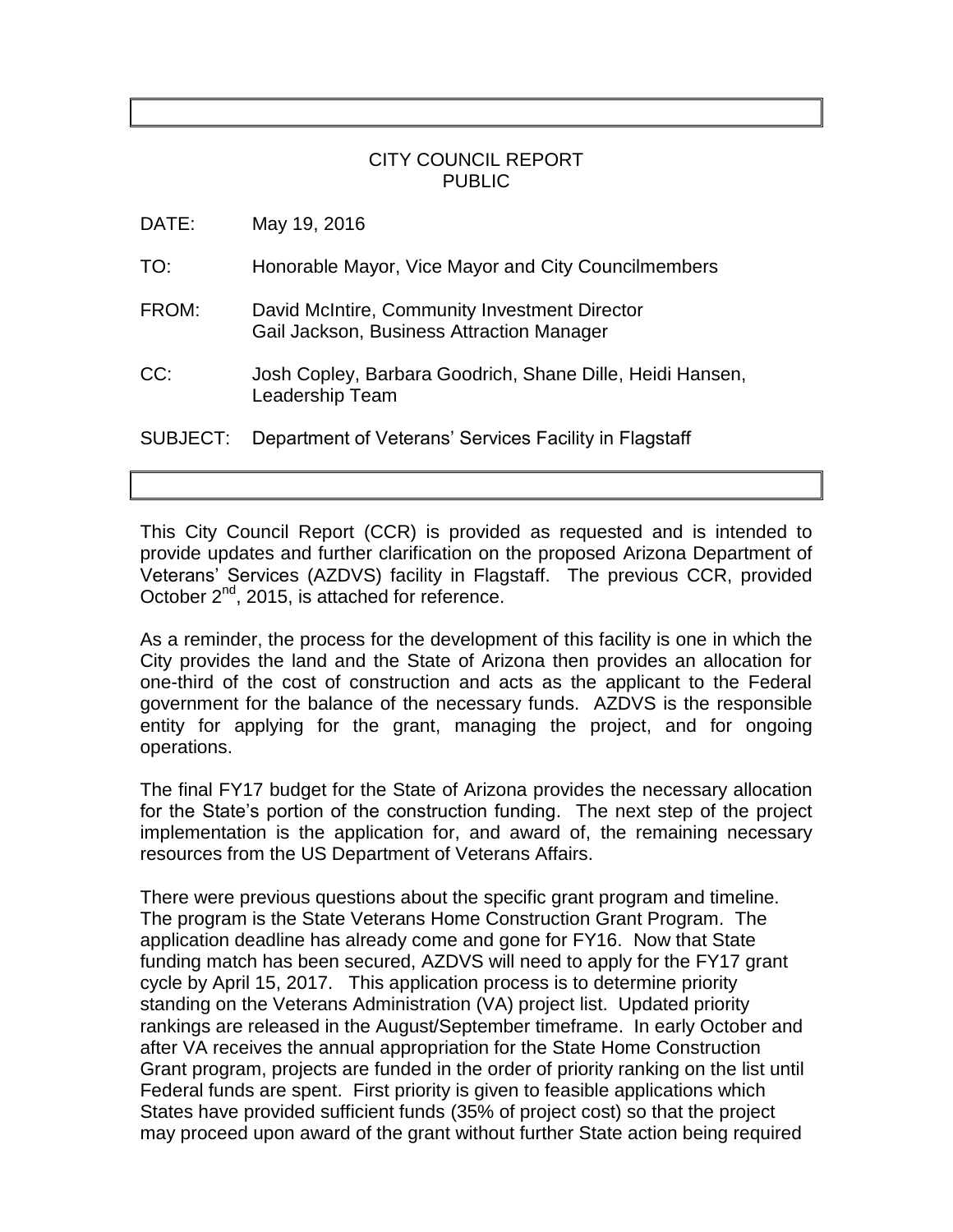to make such funds available. The projects are further prioritized by categories such as:

- Life/safety deficiencies
- States that have not previously applied for a construction grant for a nursing home
- Great need for beds in a State
- Renovation other than life/safety

There were also previous questions about the medical synergies provided by the location. As mentioned, emergency and trauma services are beneficial to the location and veterans are not required to choose the VA as their provider. Since the previous correspondence, staff reached out to Flagstaff Medical Center and found there is no formal partnership established for services with the Veterans Administration however, Flagstaff Medical leadership is open to discussions for opportunities to collaborate.

In response to questions regarding potential for the project being outsourced, the AZDVS facility will be licensed through the State and must provide care in accordance with Federal, State and local laws. It is believed a full time, on-site State staff person is required if the facility is operated by a private contractor. In either case it will be annually certified by the Director of the VA Medical Center of jurisdiction.

Regarding questions of eligibility, this will be determined by AZDVS in compliance with Federal guidelines. There is no additional information to provide related to homeless individuals or those dishonorably discharged.

This report is for information only.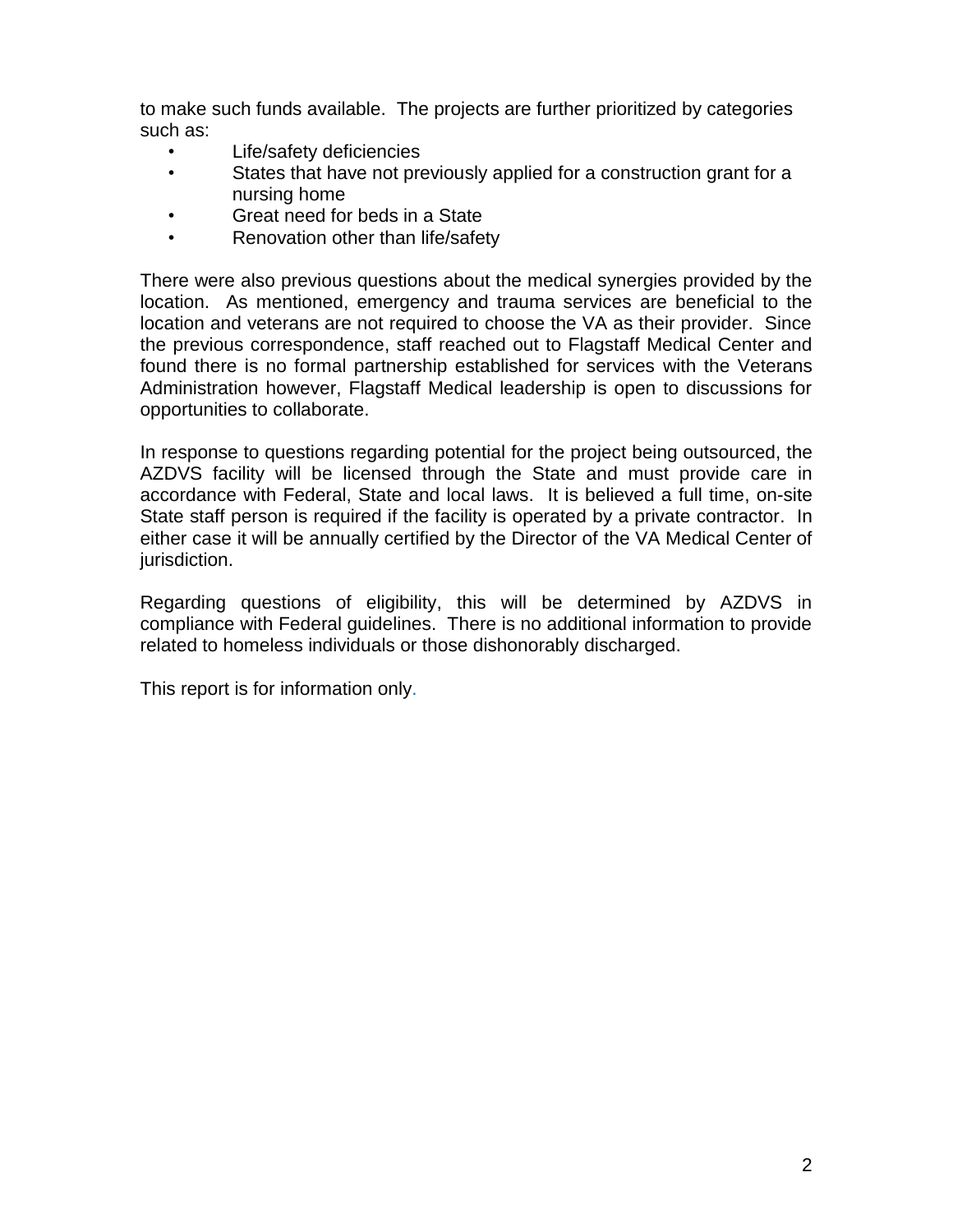## CITY COUNCIL REPORT PUBLIC

| DATE:    | October 12, 2015                                                                                           |
|----------|------------------------------------------------------------------------------------------------------------|
| TO:      | Honorable Mayor, Vice Mayor and City Councilmembers                                                        |
| FROM:    | David McIntire, Assistant to the City Manager for Real Estate<br>Gail Jackson, Business Attraction Manager |
| CC:      | Josh Copley, Jerene Watson, Barbara Goodrich, Leadership Team                                              |
| SUBJECT: | Department of Veterans' Services Facility in Flagstaff                                                     |

On May 19, 2015 City Council approved Resolution 2015-16 providing City staff with direction to perform negotiations and tasks associated with donating land on McMillan Mesa for use by the Arizona Department of Veterans' Services (AZDVS) as a skilled nursing facility serving veterans from the region. The actual donation will need to be authorized by ordinance so additional Council action will be required and additional information has been requested.

## DISCUSSION

#### **Site Selection**

There are currently no AZDVS skilled nursing facilities north of Phoenix. There are an estimated 18,000 veterans in northern Arizona, a region without a facility like the one proposed for McMillan Mesa. Flagstaff is a prime location for a skilled nursing facility for veterans due to its characteristics as a hub for the region, its accessibility to the reservations and other underserved areas of Arizona, its medical services, transit opportunities, and other amenities. Other communities have been considered as well; however, at this time AZDVS believes this location would be advantageous.

Specifically, there were four City-owned parcels that were proposed to the AZDVS for consideration and three were visited by the State. Koch Field was rejected as it was too far from medical and other services. The public works yard at Mogollon was rejected as it did not fit the funding model for AZDVS since the property was intended for sale to fund the new public works facility. The parcels at the airport were also considered too far from services. McMillan Mesa is centrally located and is connected to both the community and to transit opportunities as well as close to medical facilities. The proximity to emergency medical and trauma services has been discussed as beneficial to any skilled nursing facility as it allows for immediate emergency or trauma care when necessary. There is a potential for additional medical services to be available, although that is subject to US Department of Veterans Affairs regulations. Remodeling existing facilities was not discussed in detail as the City did not